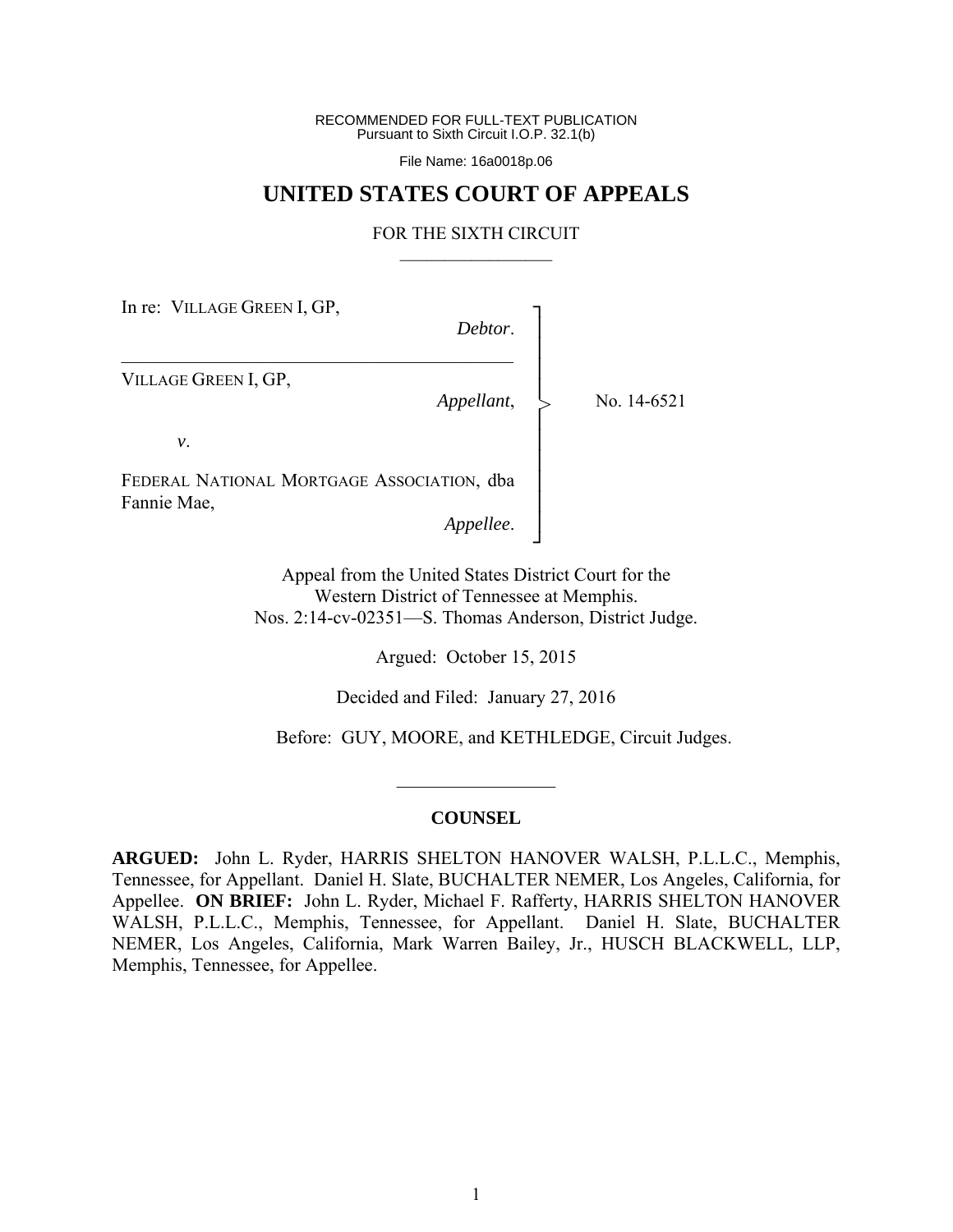## **OPINION**

 $\frac{1}{2}$  ,  $\frac{1}{2}$  ,  $\frac{1}{2}$  ,  $\frac{1}{2}$  ,  $\frac{1}{2}$  ,  $\frac{1}{2}$  ,  $\frac{1}{2}$  ,  $\frac{1}{2}$  ,  $\frac{1}{2}$ 

 $\frac{1}{2}$  ,  $\frac{1}{2}$  ,  $\frac{1}{2}$  ,  $\frac{1}{2}$  ,  $\frac{1}{2}$  ,  $\frac{1}{2}$  ,  $\frac{1}{2}$  ,  $\frac{1}{2}$  ,  $\frac{1}{2}$ 

 KETHLEDGE, Circuit Judge. In order for a bankruptcy court to approve a plan of reorganization under Chapter 11 of the Bankruptcy Code, the debtor must propose the plan in good faith and at least one class of creditors whose interests are impaired by the plan must vote to accept it. Here, the only creditors who voted in favor of Village Green's plan were its own former lawyer and accountant, whom Village Green owed less than \$2,400 in total, and whose interests were impaired only because Village Green proposed to pay them (in full) over 60 days rather than up front. That arrangement, the district court found, was merely an artifice to circumvent the Code's requirement that an impaired class of creditors approve the plan. The district court therefore reversed the bankruptcy court's confirmation of the plan, holding that Village Green had not proposed the plan in good faith. We agree with the district court and affirm its judgment.

 Village Green owes Fannie Mae \$8.6 million pursuant to loan agreements executed when Village Green purchased an apartment building in Memphis. Under those agreements, Village Green's mortgage payment is about \$55,000 per month. Village Green missed its payment in December 2009; four months later it filed for bankruptcy under Chapter 11 of the Bankruptcy Code. The bankruptcy court promptly stayed any creditor action against Village Green, *see* 11 U.S.C. § 362(a), which prevented Fannie Mae from foreclosing on the apartment building. The building itself is worth \$5.4 million and is Village Green's only asset in the bankruptcy. Apart from Fannie Mae, Village Green's only creditors are its former lawyer and accountant. (We call their claims the "minor claims.")

 Village Green's proposed plan of reorganization has several features relevant here. First, Village Green would pay down Fannie Mae's claim relatively slowly, leaving a balance of \$6.6 million after 10 years. (In contrast, if Fannie Mae foreclosed on the property, it would reduce its balance to \$3.2 million right away.) The plan would also strip Fannie Mae of several protections in the parties' loan agreements, including the requirements that Village Green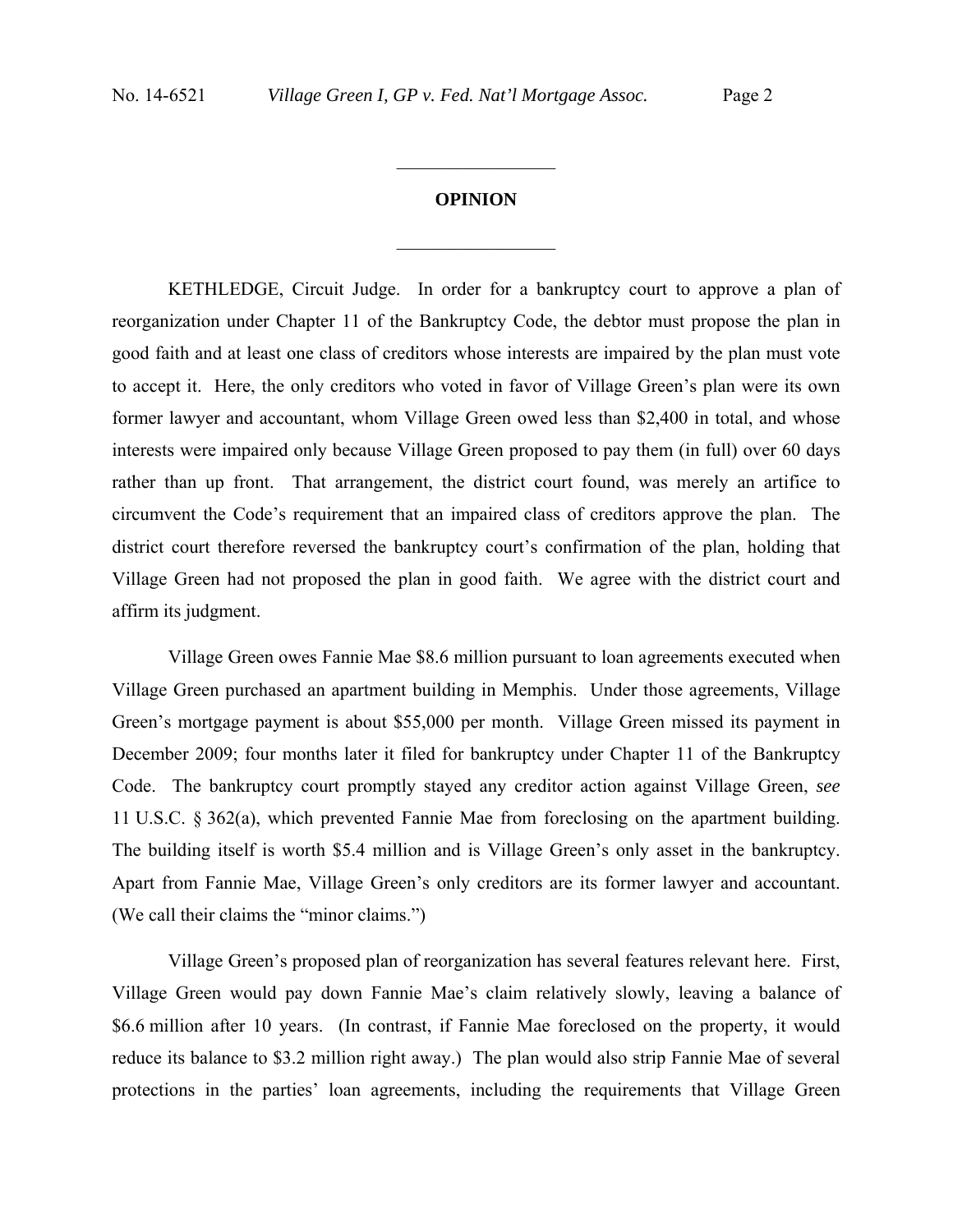properly maintain the building and obtain adequate insurance for it. Finally, though Village Green would pay the minor claims in full under the plan, it would do so in two payments (of roughly \$1,200 each) over 60 days.

 That 60-day delay, the bankruptcy court held, meant that the minor claims were "impaired" under the plan. And that impairment, in turn, meant that acceptance of the plan by the minor claimants (i.e., Village Green's former lawyer and accountant) would satisfy the requirement that "at least one class of claims that is impaired under the plan has accepted the plan[.]" 11 U.S.C. § 1129(a)(10). The bankruptcy court thus confirmed the plan.

 Fannie Mae appealed to the district court, which vacated the confirmation order and remanded for a determination whether, among other things, Village Green had proposed the plan in good faith. On remand the bankruptcy court found that Village Green had done so, and hence the court confirmed the plan again. But the district court again vacated and remanded, which in turn caused the bankruptcy court to dismiss the case and lift the automatic stay. This appeal followed.

 We review the bankruptcy court's decisions directly, reviewing its factual findings for clear error and its legal conclusions de novo. *In re Mitan*, 573 F.3d 237, 241 (6th Cir. 2009).

 Two of the bankruptcy court's determinations are at issue here. The first is that, under Village Green's plan, the minor claims were "impaired" for purposes of  $\S$  1129(a)(10). Section 1124(1) provides, in relevant part, that "a class of claims . . . is impaired under a plan unless" the plan "leaves unaltered the legal, equitable, and contractual rights to which such claim or interest entitles the holder of such claim or interest[.]" Here, the plan undisputedly would alter the minor claimants' rights, because these claimants are legally entitled to payment immediately rather than in two installments over 60 days. That this impairment seems contrived to create a class to vote in favor of the plan is immaterial. Section 1124(1) by its terms asks only whether a plan would alter a claimant's interests, not whether the debtor had bad motives in seeking to alter them. *Accord In re Vill. at Camp Bowie*, 710 F.3d 239, 245-46 (5th Cir. 2013); *but see In re Windsor on the River Assocs., Ltd.*, 7 F.3d 127, 130-32 (8th Cir. 1993). The debtor's motives instead are expressly the business of  $\S 1129(a)(3)$ , which requires that "the plan has been proposed in good